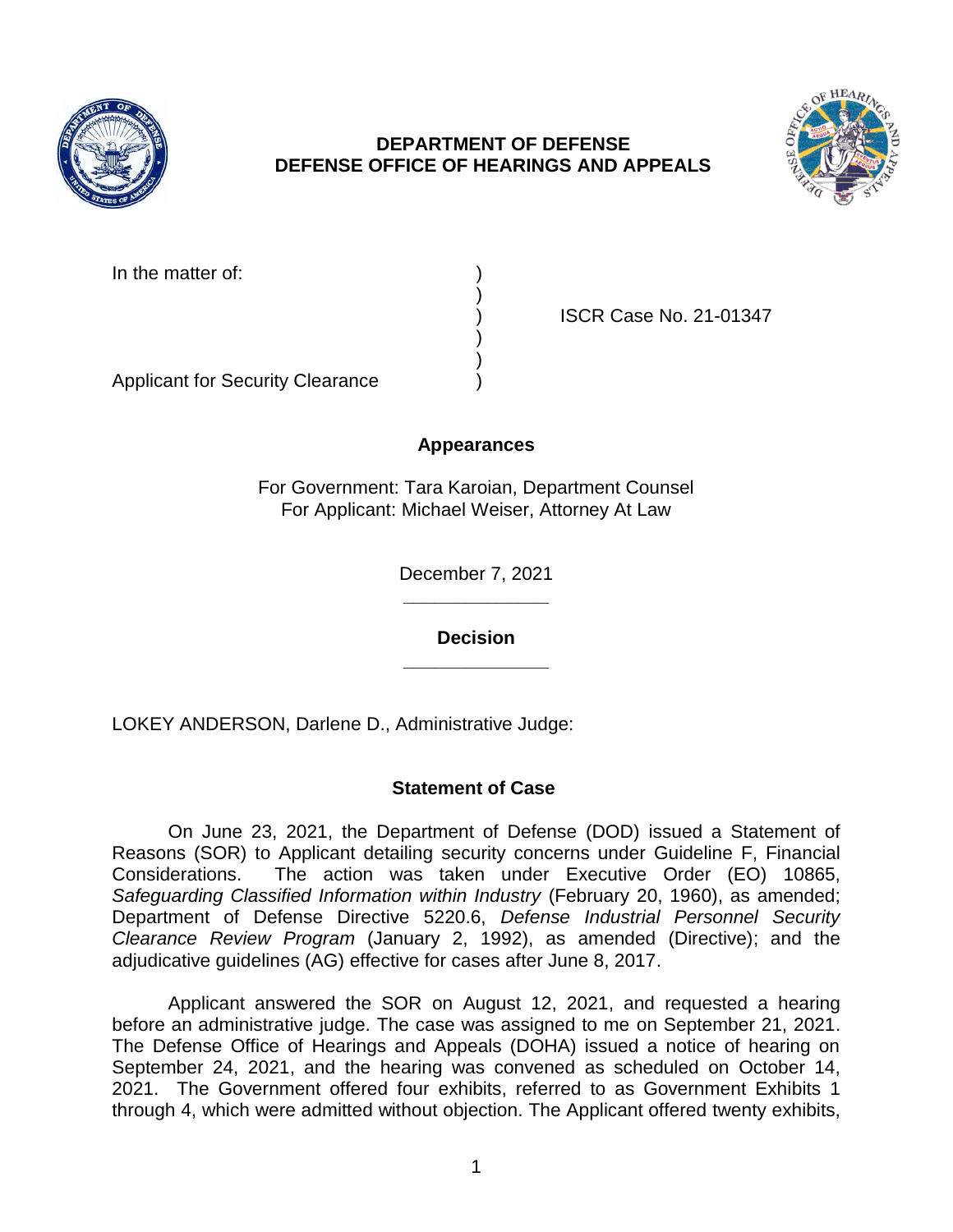referred to as Applicant's Exhibits A through T, which were admitted without objection. Applicant testified on his own behalf. DOHA received the transcript of the hearing (Tr.) on October 22, 2021.

#### **Findings of Fact**

 Applicant is 36 years old. He is divorced with three children. He is employed by a defense contractor as a Supplier Quality Engineer. He is seeking to obtain a security clearance in connection with his employment.

#### **Guideline F - Financial Considerations**

 approximately \$40,000. His large delinquent indebtedness includes two vehicle repossessions, an eviction judgment, back rent, costs and fees for breach of a lease agreement, medical accounts, and other debts. In his answer, Applicant admits with clarification, allegations 1.a., 1.b., 1.c., and 1.d. He denies with clarification allegations 1.e., 1.f., 1.g., 1.h., 1.i., 1.j., 1.k., 1.l., 1.m., and 1.n. Credit reports of the Applicant (Government Exhibits 3 and 4.) The SOR alleges that Applicant incurred delinquent debt totaling in excess of dated June 18, 2020, and September 14, 2021, confirm this indebtedness.

(Government Exhibits 3 and 4.)<br>Applicant is a recovering alcoholic. He was told by his father as early as age 17, and many times growing up, that the disease runs in their family and that he should be careful.

 Applicant began working in the defense industry in 2007, when he was 20 years old. He started as a machinist helper/toolmaker apprentice. With no formal education, over the years, Applicant has worked himself up to a senior level quality engineering position. In 2013, while employed for another defense contractor, Applicant applied for a TS/SCI clearance through OPM. An SOR was issued to the Applicant, but it never went to hearing because Applicant left the company before the matter was adjudicated, and his sponsorship stopped. (Tr. p. 59.)

 In August 2018, Applicant was terminated by his previous employer for excessive tardiness and absences as a result of his alcohol abuse which also affected his physical health. (Government Exhibit 1, page 35, and Tr. p. 59-62.) When Applicant lost his job, he was unable to pay his bills, and they became delinquent. Applicant also lost his wife, and went through a difficult divorce. Applicant testified that even prior to losing his job, his financial situation was "very tight" and "stressed." He explained that his financial situation has been difficult for a long time. Applicant acknowledges that he was living beyond his financial means for a long time. His family helped him and his ex-wife get into an expensive house that they could not afford. His two vehicles were repossessed, and other bills became delinquent. Applicant's physical heath also suffered. The snowball effect of these things caused a number of his debts to become delinquent. Applicant could not afford to pay for the cost of alcohol and drug treatment rehabilitation. So, his father paid for the cost. (Tr. p. 69.)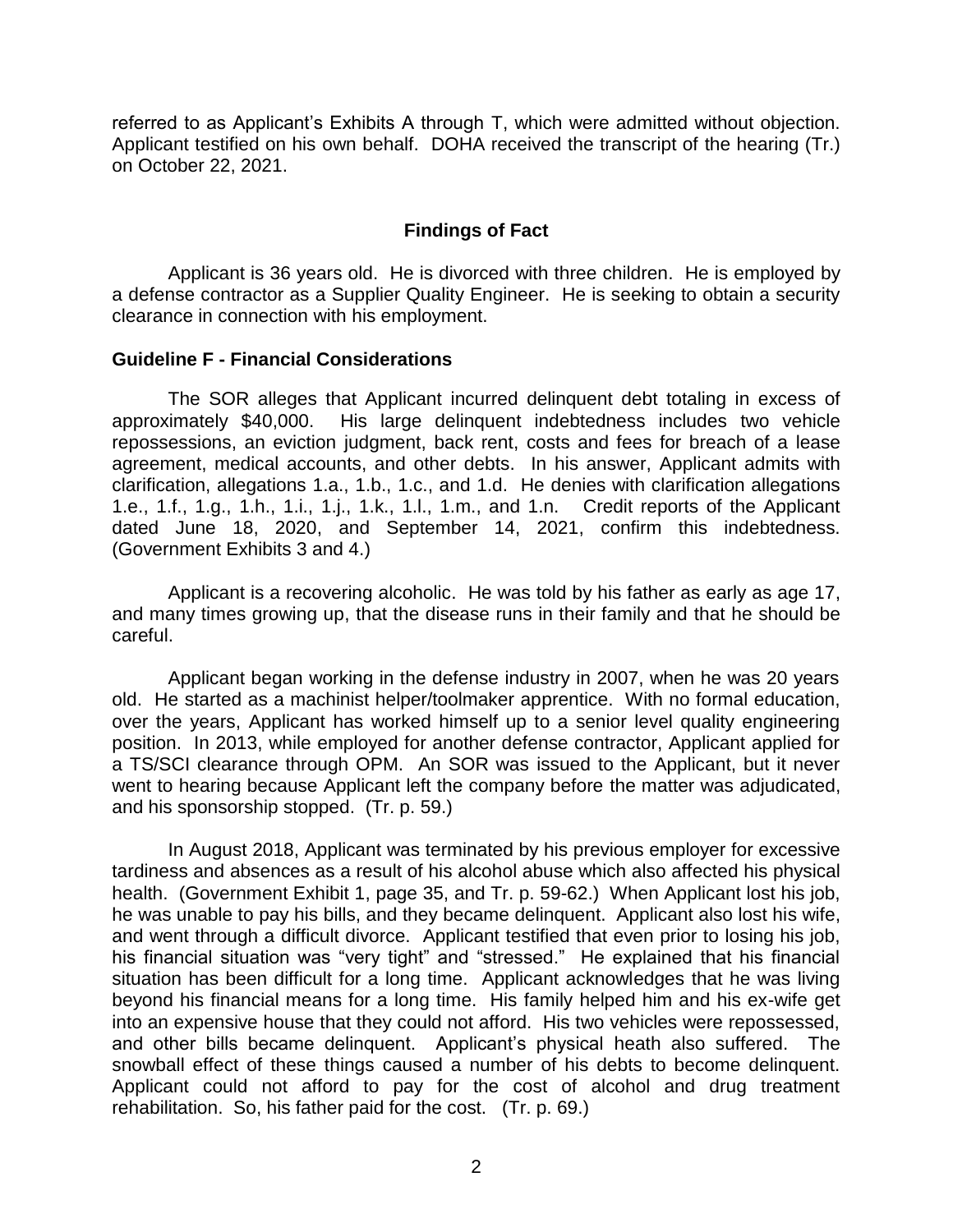Before he was terminated, Applicant usually worked between 60 and 80 hours a week on the job. His wife did not work outside the home. To cope with a difficult marriage, Applicant stated that he "self-medicated" by drinking excessively.

 In 2017, after ignoring intestinal and abdominal pain for several weeks, Applicant was diagnosed with pancreatitis, and checked himself into a drug and alcohol rehabilitation program. This was Applicant's third time entering into and completing an inpatient treatment program for drug and alcohol recovery. Applicant completed a 28 day in-patient treatment program followed by an aftercare program which involved continued abstinence and structured meetings with psychologists, therapists, and a community-based 12-step program. Applicant stated that he has been completely abstinent from alcohol since January 23, 2019. (Tr. p. 41.)

 In March 2019, Applicant began working for his current employer. He completed a security clearance application dated June 4, 2020. After the SOR was issued in this matter, Applicant started to address his financial issues by paying off some of his debts, trying to settle others, and having others removed from his credit report. Applicant hired a credit repair company and paid them \$1,200 to assist in resolving his debts. (Tr. p. 42.)

The following delinquent debts listed in the SOR were delinquent:

 1.a. A delinquent debt was charged off in the approximate amount of \$19,982. After losing his job, Applicant's car was repossessed and sold at auction. The deficiency balance was owed. A recent settlement offer was reached in the amount of \$915. Initially, Applicant agree to make three separate payments of \$304.90, but then elected to pay off the entire debt in full, which he has recently done. The debt has been resolved. (Applicant's Exhibits A and Q.)

 1.b. A delinquent debt was charged off in the approximate amount of \$10,203. A second car was repossessed and sold at auction. The deficiency balance was owed. A recent settlement offer was reached in the amount of \$4,100. Applicant is required to make monthly payments of \$227.78 until February 23, 2023. Applicant has made three payments under the agreement. He still owes about \$3,419. Applicant plans to resolve the debt within the next 18 months. (Applicant's Exhibit B and Tr. pp. 44 and 50.)

 1.c. A delinquent debt was placed for collection in approximate amount of \$3,563. Applicant was evicted for failing to pay his rent and breaking his lease. He owes back rent and associated fees. Applicant admitted that he left the apartment, and went into alcohol rehabilitation. After completing rehabilitation, he went back to work, and was advised that the creditor had obtained a judgment against him and a writ of garnishment was issued. The debt remains owing. Applicant plans to resolve the debt within the next 18 months. (Applicant's Exhibits C and D and Tr. pp. 49 and 50.)

 1.d. A delinquent debt was placed for collection in the approximate amount of \$2,455. This debt is related to the circumstances set forth in allegation 1.c. Applicant is liable for back rent and fees for a second apartment. The debt remains owing. (Tr. p. 49.)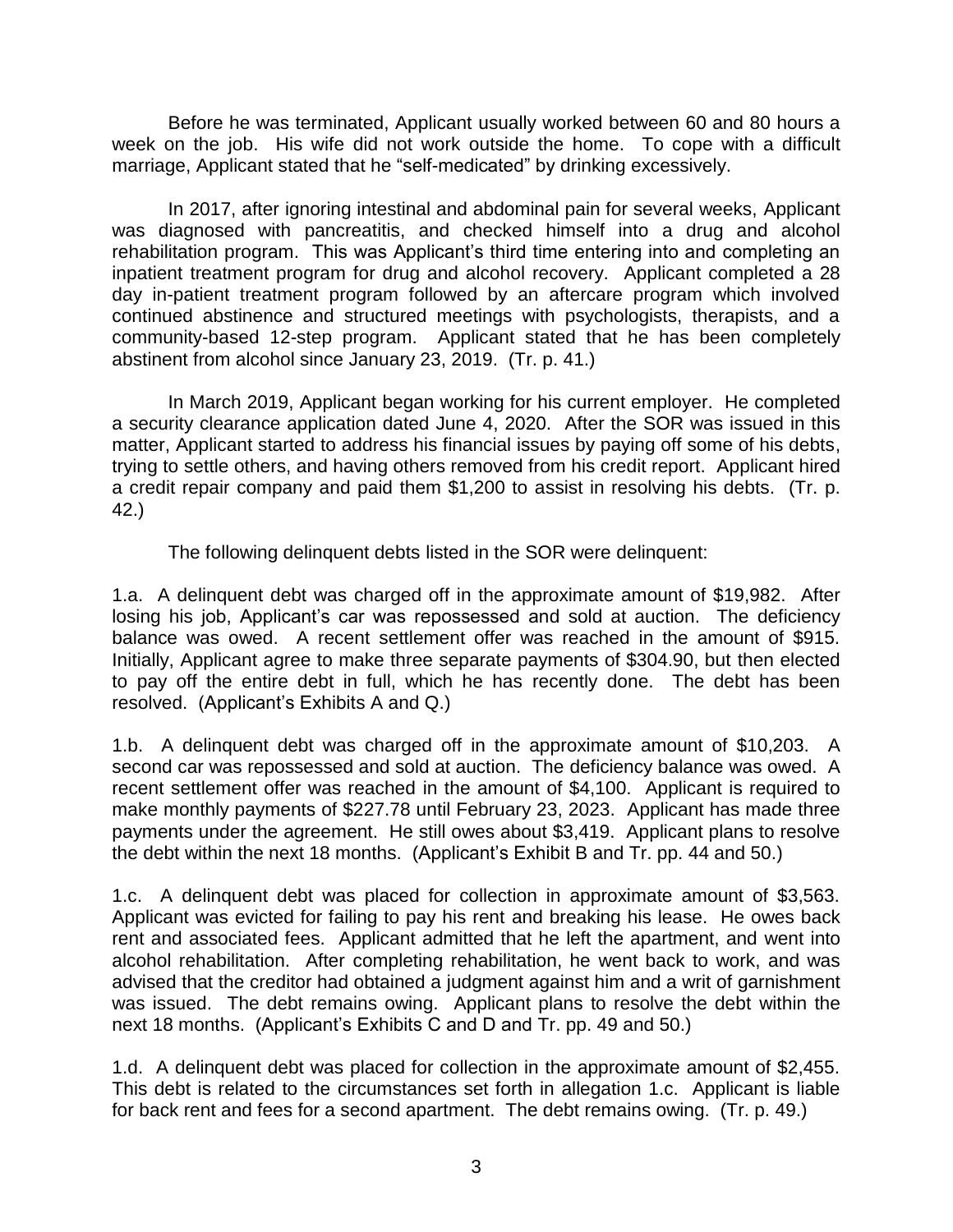1.e. A delinquent debt was placed for collection in the approximate amount of \$2,319. Applicant has no recollection of this debt. The credit repair company challenged the validity of the debt and it was removed from Applicant's credit report. (Applicant's Exhibits F and G and Tr. p. 52.)

 1.f. A delinquent debt was placed for collection in the approximate amount of \$1,778. Applicant has no recollection of this debt. The credit repair company challenged the validity of the debt and it was removed from Applicant's credit report. (Applicant's Exhibits F and G and Tr. p. 52.)

 1.g. A delinquent debt was placed for collection in the approximate amount of \$702. Applicant has no recollection of this debt. The credit repair company challenged the validity of the debt and it was removed from Applicant's credit report. (Applicant's Exhibits F and G and Tr. p. 52.)

 1.h. A delinquent debt was placed for collection in the approximate amount of \$565. Applicant has no recollection of this debt. The credit repair company challenged the validity of the debt and it was removed from Applicant's credit report. (Applicant's Exhibits F and G and Tr. p. 53.)

 A delinquent debt was placed for collection in the approximate amount of \$372. 1.i. Applicant has no recollection of this debt. The credit repair company challenged the validity of the debt and it was removed from Applicant's credit report. (Applicant's Exhibits F and G and Tr. p. 53.)

 1.j. A delinquent debt was placed for collection in the approximate amount of \$250. This is a medical account that Applicant recently paid in full. (Applicant's Exhibit H and Tr. p. 53.)

 1.k. A delinquent debt was placed for collection in the approximate amount of \$248. Applicant has no recollection of this debt. The credit repair company challenged the validity of the debt, and it was moved from Applicant's credit report. (Applicant's Exhibits F and G and Tr. p. 54.)

 1.l. A delinquent debt was placed for collection in the approximate amount of \$167. Applicant has no recollection of this debt. The credit repair company challenged the validity of the debt, and it was removed from Applicant's credit report. (Applicant's Exhibits F and G and Tr. p. 55.)

 1.m. A delinquent debt was placed for collection in the approximate amount of \$148. This was a remaining balance owed on a credit card. Applicant paid the debt in full. (Applicant's Exhibit I and Tr. p. 55.)

 A delinquent debt was placed for collection the approximate amount of \$121. This 1.n. was a medical account. Applicant recently paid the debt in full. (Applicant's Exhibit H and Tr. p. 55.)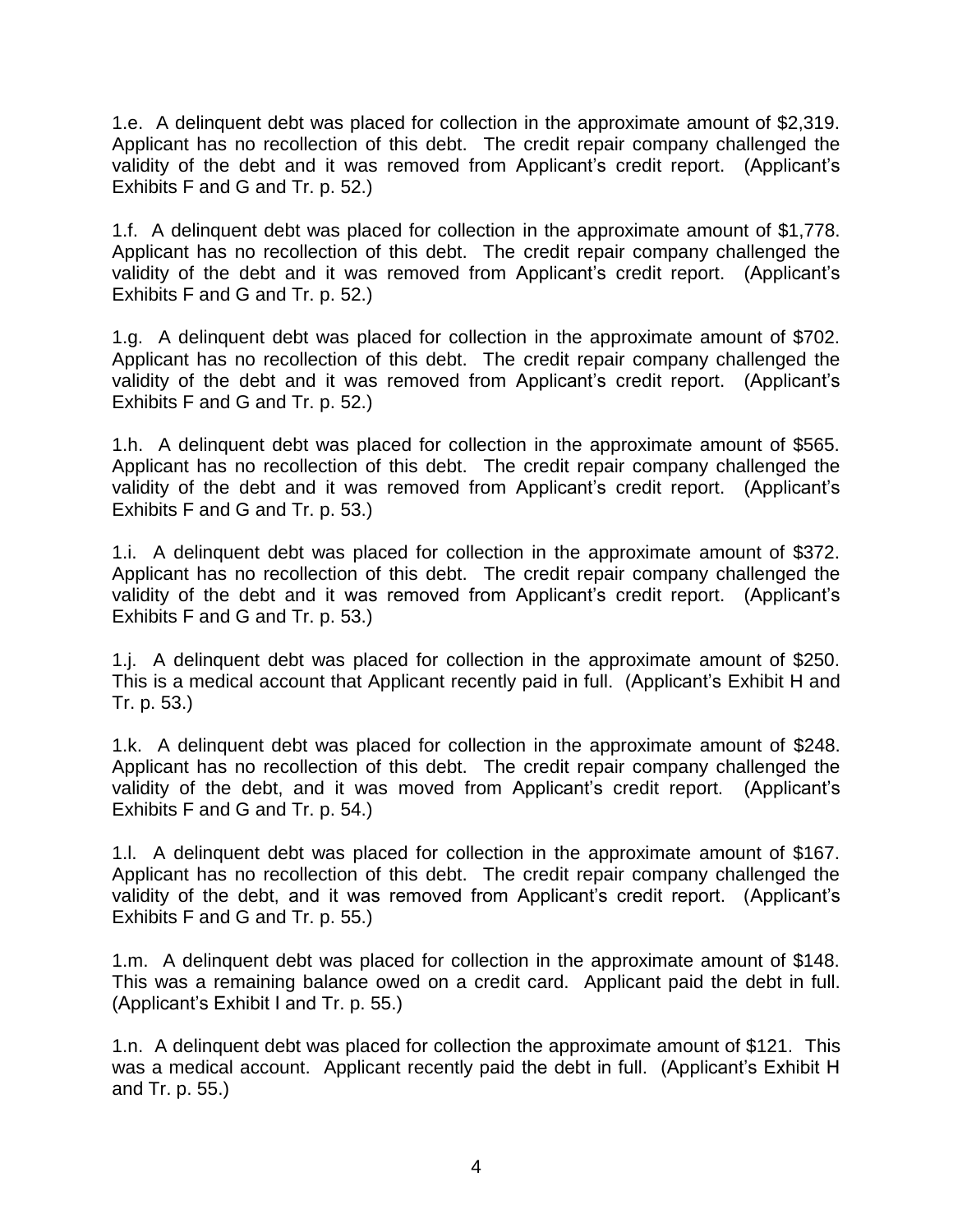Applicant failed to file his Federal and state income tax returns in a timely fashion for tax year 2017. He states that because he had lost his job and went through a divorce, he put his income tax filing on the back burner. (Tr. p. 56.) He states that he filed these income tax returns in June 2020, but the IRS did not acknowledge the filing until July 2021. Applicant recently learned that he owes the Federal government \$925 in late tax filing penalties and interest. A payment on this debt is due December 21, 2021. (Tr. p. 57.)

 Applicant's history includes three separate stints at three reputable inpatient treatment centers in the country. From June 2004 to September 2004, Applicant completed his first inpatient treatment program for alcohol and drug recovery. This was period, before he returned to abusing alcohol. a 90-day treatment program. (Tr. p. 66.) Applicant abstained from drinking alcohol for a

 In January 2009, Applicant attended a second 90-day treatment program for alcohol and drug recovery. This was also an inpatient treatment program. After completing this program, Applicant was able to abstain from consuming alcohol for a period before he returned to consuming alcohol. Applicant testified that he has sporatically attended Alcoholics Anonymous over the years, until the last two and a half years when he has taken it very seriously. His third inpatient treatment program, his most recent one, was discussed earlier in this decision.

#### **Policies**

 When evaluating an applicant's suitability for national security eligibility, the administrative judge must consider the adjudicative guidelines (AG). In addition to brief introductory explanations for each guideline, the adjudicative guidelines list potentially disqualifying conditions and mitigating conditions, which are to be used in evaluating an applicant's eligibility for access to classified information.

 These guidelines are not inflexible rules of law. Instead, recognizing the complexities of human behavior, administrative judges apply the guidelines in conjunction with the factors listed in AG ¶ 2 describing the adjudicative process. The commonsense decision. The entire process is a conscientious scrutiny of a number of variables known as the whole-person concept. The administrative judge must consider all available, reliable information about the person, past and present, favorable and administrative judge's overarching adjudicative goal is a fair, impartial, and unfavorable, in making a decision.

The protection of the national security is the paramount consideration. AG  $\P$  2(b) eligibility will be resolved in favor of the national security." In reaching this decision, I have drawn only those conclusions that are reasonable, logical and based on the evidence contained in the record. Likewise, I have avoided drawing inferences requires that "[a]ny doubt concerning personnel being considered for national security grounded on mere speculation or conjecture.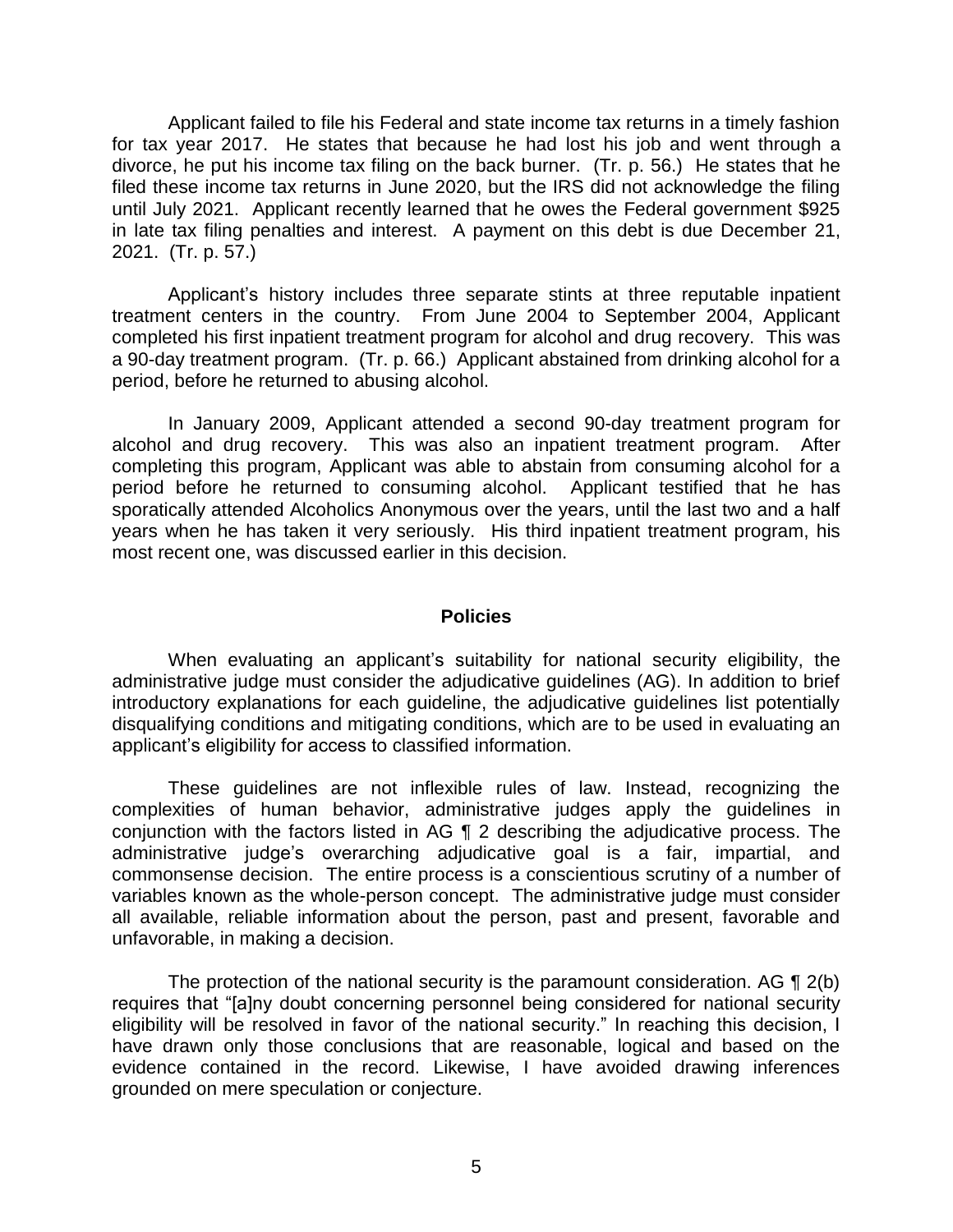Under Directive ¶ E3.1.14, the Government must present evidence to establish controverted facts alleged in the SOR. Under Directive ¶ E3.1.15, the applicant is responsible for presenting "witnesses and other evidence to rebut, explain, extenuate, or mitigate facts admitted by the applicant or proven by Department Counsel." The applicant has the ultimate burden of persuasion to obtain a favorable clearance decision.

 A person who seeks access to classified information enters into a fiduciary relationship with the Government predicated upon trust and confidence. This relationship transcends normal duty hours and endures throughout off-duty hours. The Government reposes a high degree of trust and confidence in individuals to whom it of the possible risk the applicant may deliberately or inadvertently fail to safeguard classified information. Such decisions entail a certain degree of legally permissible extrapolation as to potential, rather than actual, risk of compromise of classified grants access to classified information. Decisions include, by necessity, consideration information.

 Section 7 of EO 10865 provides that adverse decisions shall be "in terms of the national interest and shall in no sense be a determination as to the loyalty of the applicant concerned." *See also* EO 12968, Section 3.1(b) (listing multiple prerequisites for access to classified or sensitive information).

#### **Analysis**

### **Guideline F - Financial Considerations**

The security concern for Financial Considerations is set out in AG ¶ 18:

 Failure to live within one's means, satisfy debts, and meet financial obligations may indicate poor self-control, lack of judgment, or unwillingness to abide by rules and regulations, all of which can raise questions about an individual's reliability, trustworthiness, and ability to protect classified or sensitive information. Financial distress can also be caused or exacerbated by, and thus can be a possible indicator of, other issues of personnel security concern such as excessive gambling, mental individual who is financially overextended is at greater risk of having to engage in illegal or otherwise questionable acts to generate funds. Affluence that cannot be explained by known sources of income is also a health conditions, substance misuse, or alcohol abuse or dependence. An security concern insofar as it may result from criminal activity, including espionage.

 The guideline notes several conditions that could raise security concerns under AG ¶ 19. Two are potentially applicable in this case:

(a) inability to satisfy debts; and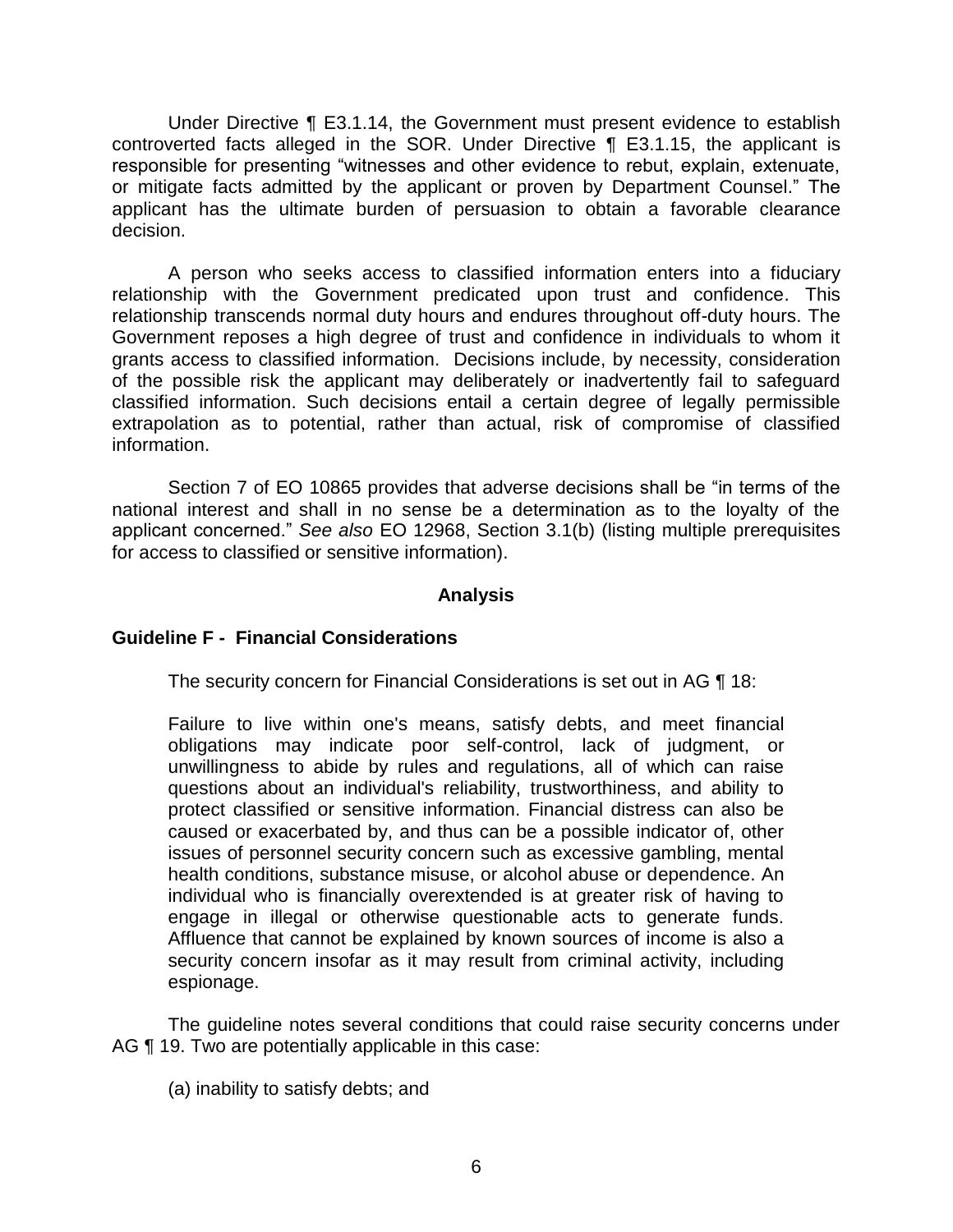(c) a history of not meeting financial obligations.

 Applicant has a history of financial delinquencies related in part to his alcohol problem. His large indebtedness and irresponsible conduct shows a history and pattern of poor judgment and an inability to meet his financial obligations. The evidence is sufficient to raise the above disqualifying conditions.

 The following mitigating conditions under Financial Considerations are potentially applicable under AG ¶ 20:

(a) the behavior happened so long ago, was so infrequent or occurred under such circumstances that it is unlikely to recur and does not cast doubt on the individual's current reliability, trustworthiness, or good judgment;

(b) the conditions that resulted in the financial problem were largely beyond the person's control (e.g. loss of employment, a business downturn, unexpected medical emergency, a death, divorce, or separation, clear victimization by predatory lending practices, or identity theft), and the individual acted responsibly under the circumstances;

(c) the individual has received or is receiving financial counseling for the problem from a legitimate and credible source, such as a non-profit credit counseling service, and there are clear indications that the problem is being resolved or is under control;

(d) the individual initiated and is adhering to a good-faith effort to repay overdue creditors or otherwise resolve debts; and

(e) the individual has a reasonable basis to dispute the legitimacy of the past-due debt which is the cause of the problem and provides documented proof to substantiate the basis of the dispute or provides evidence of actions to resolve the issue.

 Since issuance of the SOR, Applicant has been working to resolve his delinquent debts. He is commended for making some progress. However, Applicant still owes a significant amount of money in delinquent debt, in excess of \$10,000. Furthermore, the likelihood that he will become excessively delinquently indebted again is highly probable. Applicant is a recovering alcohol who has not shown that he can beat his disease. He was terminated from previous employment related to his drinking. His divorce was related to his drinking. He has undergone three separate inpatient treatment programs because of his drinking. He still has delinquent debts because of his drinking.

 Each time following inpatient alcohol treatment, Applicant had been sober for a period, and then returns to drinking. His excessive drinking pattern has had a detrimental impact on his finances. Until recently, Applicant has not been in control of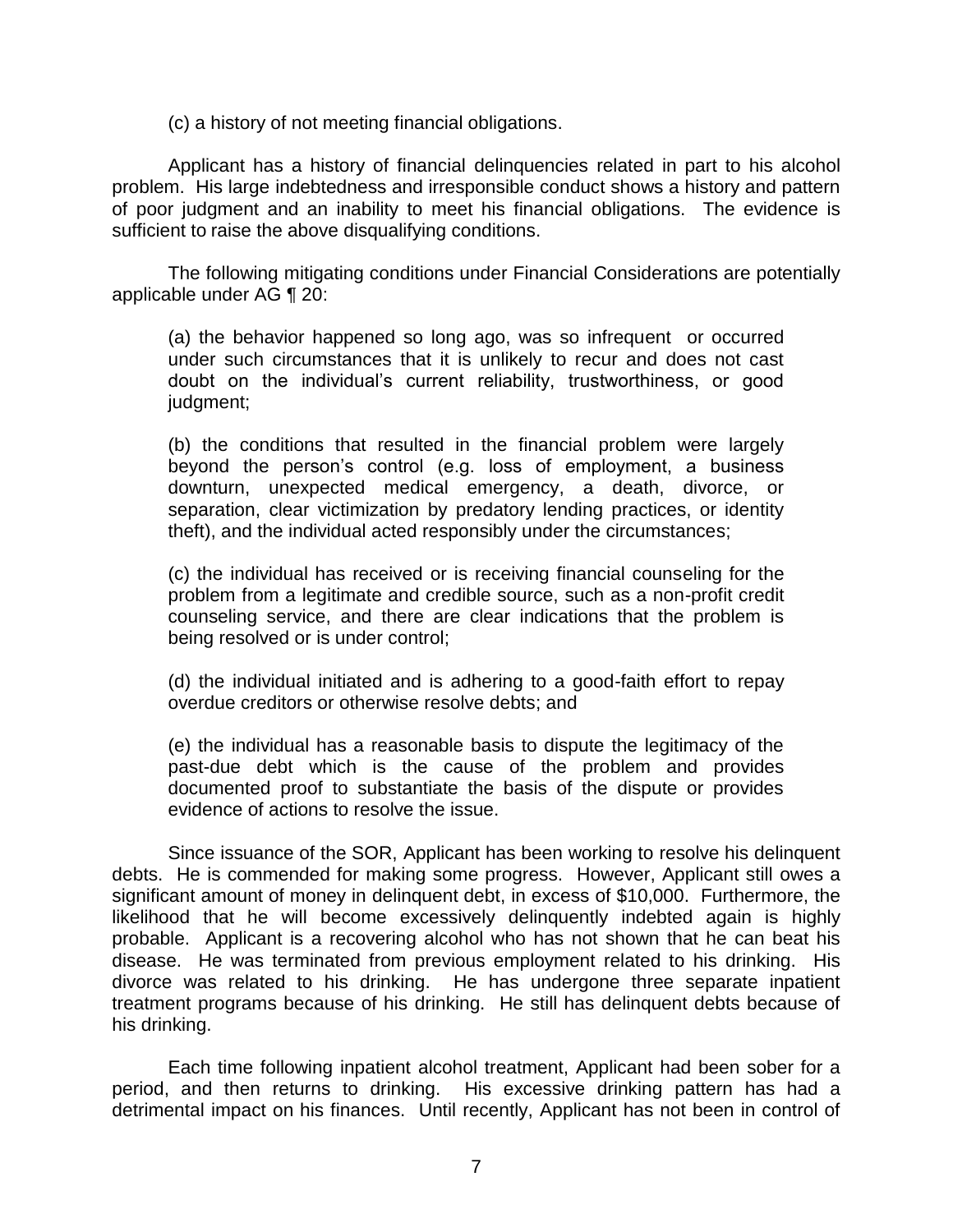his finances. Applicant's finances and his alcohol consumption seem to go hand and hand. When Applicant is drinking, his finances are in disarray. When he goes into treatment, he stops drinking, and cleans up his credit. Applicant has been abstinent since January 2019, over two years, and his finances have improved and are somewhat under control. However, a sustained history of financial responsibility is needed in order to meet the eligibility requirements for access to classified information. Applicant needs more time to prove that he can be financially responsible. Accordingly, the financial consideration security concern has not been mitigated. This guideline is found against Applicant.

### **Whole-Person Concept**

 Under the whole-person concept, the administrative judge must evaluate an applicant's eligibility for a security clearance by considering the totality of the applicant's conduct and all relevant circumstances. The administrative judge should consider the nine adjudicative process factors listed at AG ¶ 2(d):

(1) the nature, extent, and seriousness of the conduct; (2) the circumstances surrounding the conduct, to include knowledgeable participation; (3) the frequency and recency of the conduct; (4) the individual's age and maturity at the time of the conduct; (5) the extent to which participation is voluntary; (6) the presence or absence of rehabilitation and other permanent behavioral changes; (7) the motivation for the conduct; (8) the potential for pressure, coercion, exploitation, or duress; and (9) the likelihood of continuation or recurrence.

Under AG ¶ 2(c), the ultimate determination of whether to grant eligibility for a security of the guidelines and the whole-person concept. Applicant has been working on resolving his indebtedness. He currently owes in excess of \$10,000 in delinquent debt, including what he owes to the IRS. Applicant has more work to do to show the Government that he can be consistently responsible with his financial affairs, in order to meet the eligibility requirements for access to classified information. clearance must be an overall commonsense judgment based upon careful consideration

meet the eligibility requirements for access to classified information.<br>I considered the potentially disqualifying and mitigating conditions in light of all mitigated the Financial Considerations security concern. relevant facts and circumstances surrounding this case. I conclude Applicant has not mitigated the Financial Considerations security concern.<br>
Analysis of the Singhstein Security concern.<br>  $8$